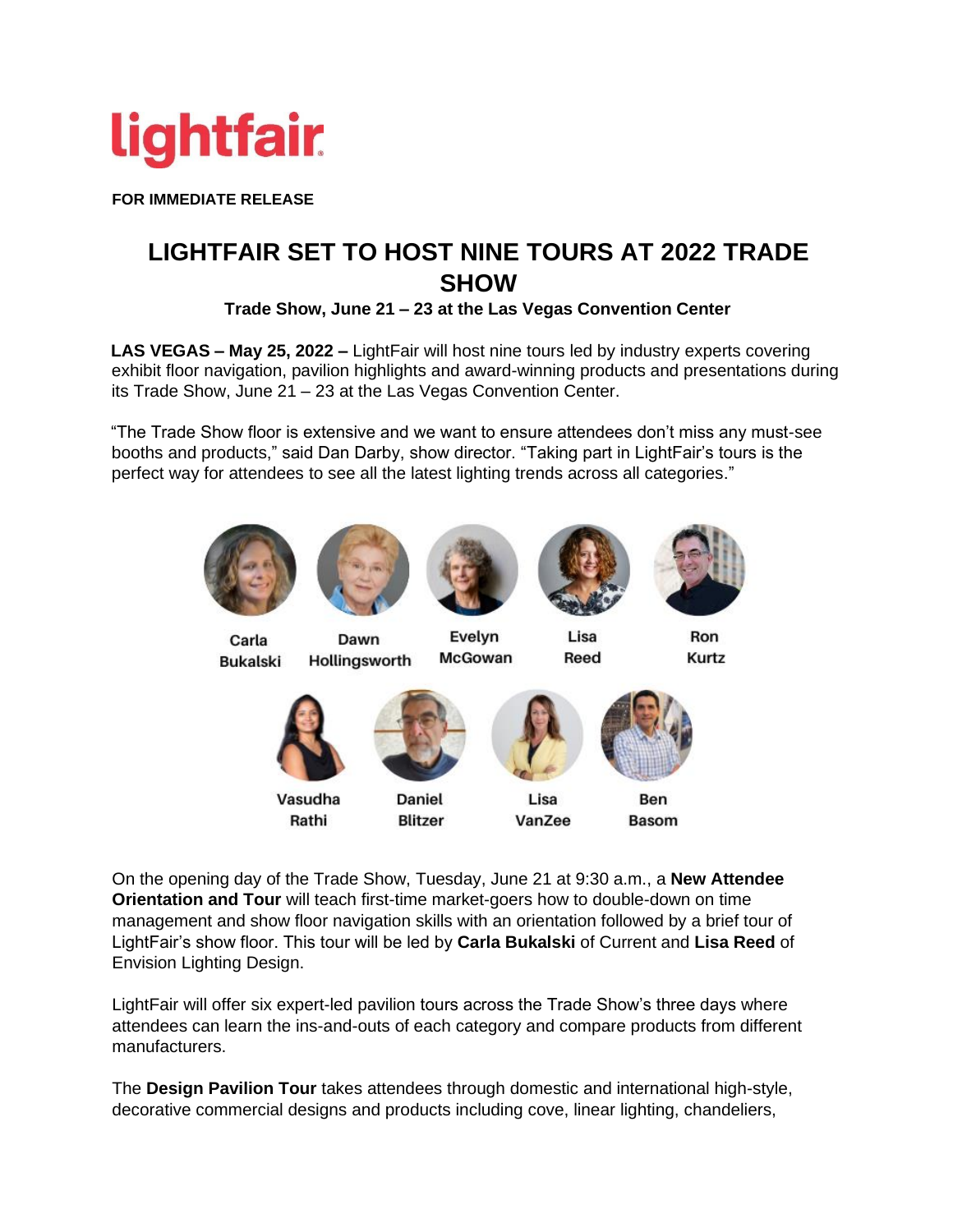sconces, pendants and flush-mounts as well as custom fixtures. This tour is Wednesday, June 22, at 11:30 a.m. led by **Dawn Hollingsworth** of Darkhorse Lightworks.

The **Outdoor Pavilion Tour** showcases a wide spectrum of environmentally responsible exterior lighting solutions: municipal, city and street lighting, lighting for recreational/sporting events, landscape lighting, road and tunnel lighting, control systems, directional, path, step and area lighting, bollards and underwater lighting. This tour is Wednesday, June 22, at 4:30 p.m. led by **Benjamin Basom** of Windward Lighting Studio.

On the **Smart Pavilion Tour**, attendees will find the latest trends, products and ideas in smart lighting and building solutions using sensors, controls, connectivity and data analysis to maximize efficiency, energy savings and end user comfort via IoT and Intelligent Lighting. This tour is Wednesday, June 22, at 10:15 a.m. led by **Daniel Blitzer** of The Practical Lighting workshop.

The Collective is a relatively new, exclusive area on the show floor reserved for exhibitors who are IALD LIRC or IES Sustaining Members. **The Collective Tour** is the chance for attendees to explore unique products showcased by select, comparable manufacturers and experience a "show within the show." LightFair offers three separate tours for The Collective: Tuesday, June 21, at 2:30 p.m. led by **Lisa VanZee** of Hartranft Lighting Design; Wednesday, June 22, at 1:00 p.m. led by **Evelyn McGowan of Jacobs**; and Thursday, June 23 at 11:00 a.m. led by **Vasudha Rathi** of HLB Lighting Design.

Besides curated pavilion tours, two special tours will showcase the winners of the 2022 LightFair Innovation Awards and 2022 Best Booth Awards.

The LightFair Innovation Awards celebrate 14 winners with the best products submitted across 14 categories and recognize four of those special winners for the Technical Award, Design Excellence Award, Most Innovative Product of the Year Award and a Judges' Citation Award. The winning products and manufacturers will be announced at 12:00 p.m. on June 21, and the LightFair **Innovation Awards Winners Tour** will follow at 12:45 p.m. led by **Mark Roush** of Experience Light LLC.

The **Best Booth Awards Tour** will take attendees to the four best-designed booths recognized for how effectively they represent their lighting category and present their products. Winners will be announced Wednesday, June 22, at 2:00 p.m. and the tour will follow at 2:45 p.m. led **by Ron Kurtz** of Dark Light Design.

All tours are included with registration for the LightFair Conference or Exhibit Hall-Only. For a full schedule of LightFair tours and educational events, visit [https://www.lightfair.com/browse/#/show.](https://www.lightfair.com/browse/#/show)

The 2022 LightFair Trade Show and Conference will focus on future-shaping innovations and an incredible attendee experience driven by new product discovery, networking and on-floor education in the new West Hall at the Las Vegas Convention Center, Sunday, June 19 through Thursday, June 23 (Conference from the  $19 - 23$  and Trade Show from the  $21 - 23$ ). Registration and information can be found at [https://www.lightfair.com/.](https://www.lightfair.com/)